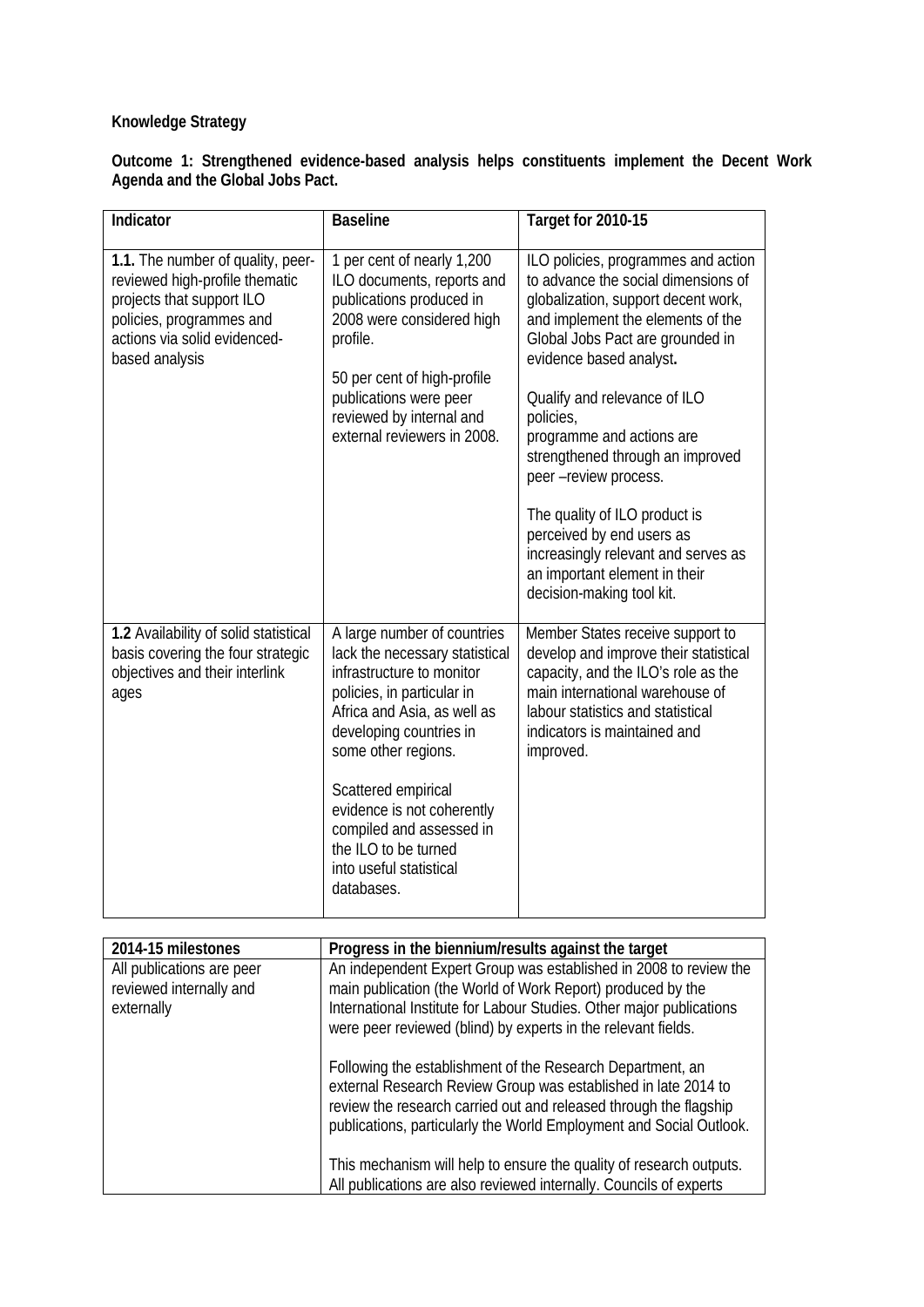|                                                                                                                                                                                                   | composed of academics from outside the ILO have been established<br>for individual projects to provide comments on research papers prior<br>to publication.                                                                                                                                                                                                                                                                                                                                                                 |
|---------------------------------------------------------------------------------------------------------------------------------------------------------------------------------------------------|-----------------------------------------------------------------------------------------------------------------------------------------------------------------------------------------------------------------------------------------------------------------------------------------------------------------------------------------------------------------------------------------------------------------------------------------------------------------------------------------------------------------------------|
|                                                                                                                                                                                                   | A new ILO publishing policy requires internal and external peer<br>reviews of the Office's reports, research, policy briefs and focused<br>publications.                                                                                                                                                                                                                                                                                                                                                                    |
| Quality and relevance of ILO<br>demonstrated<br>work<br>is<br>by<br>bringing<br>the<br>proportion<br>0f<br>evidence-based,<br>high-profile<br>publications to 10%                                 | The Organization's evidence-based flagship reports include the<br>World Employment and Social Outlook, published in January and<br>May; the Global Wage Report and the World Social Security Report.                                                                                                                                                                                                                                                                                                                        |
|                                                                                                                                                                                                   | The Studies on Growth with Equity series uses evidence-based<br>research focusing on countries (such those affected by the European<br>crisis: Portugal, Spain and Greece) and specific themes (the future<br>of work; trade, investment and labour; and a poverty and policy<br>inventory).                                                                                                                                                                                                                                |
|                                                                                                                                                                                                   | Through peer review and other quality assurance processes, the<br>proportion of evidence-based, high profile ILO publications increased<br>to 10% in 2014 and 11% in 2015.                                                                                                                                                                                                                                                                                                                                                  |
|                                                                                                                                                                                                   | The establishment of the ILO Research Department in November<br>2013, consolidating the research capacity of the International<br>Institute of Labour Studies with that of other departments, helped to<br>move the Office towards the assurance of high-quality evidence-<br>based research products.                                                                                                                                                                                                                      |
| Constituents report improved<br>formulate<br>capacity<br>to<br>and<br>implement<br>policy,<br>to<br>and<br>respond to emerging global<br>challenges, based on an ILO<br>analysis and broad vision | The reports focusing on the countries affected by the European crisis<br>gave rise to debate on policy changes at the country level and to the<br>adoption of new programmes on issues such as long-term<br>unemployment assistance (in Spain). The report, An<br>Employment-oriented Investment Strategy for Europe, generated<br>considerable interest and a draft EU regulation with a scoreboard of<br>indicators for investment decisions, including elements proposed in<br>the study, is currently under discussion. |
| Work at the ILO is routinely<br>supported by the availability of a<br>comprehensive<br>coherent,<br>statistical support programme                                                                 | A data coordination working group comprising representatives of the<br>policy portfolio departments was established to ensure the<br>consistency of key labour statistics and global estimates across a<br>wide range of ILO publications, especially the global flagship reports.                                                                                                                                                                                                                                          |
|                                                                                                                                                                                                   | The Microdata Repository was introduced in 2014 to provide a single<br>point of access to microdata files for researchers and analysts. The<br>catalogue includes microdata sets for some 700 studies with<br>descriptive metadata and related resources, documented according<br>to international standards. The goal is to avoid duplication of effort<br>when several officials require the same microdata files.                                                                                                        |
|                                                                                                                                                                                                   | Various departments were received statistical support in areas such<br>as informality, wages, occupational safety and health, social<br>dialogue, disability, labour inspection, green jobs and global<br>estimates on unemployment, forced labour and migration.                                                                                                                                                                                                                                                           |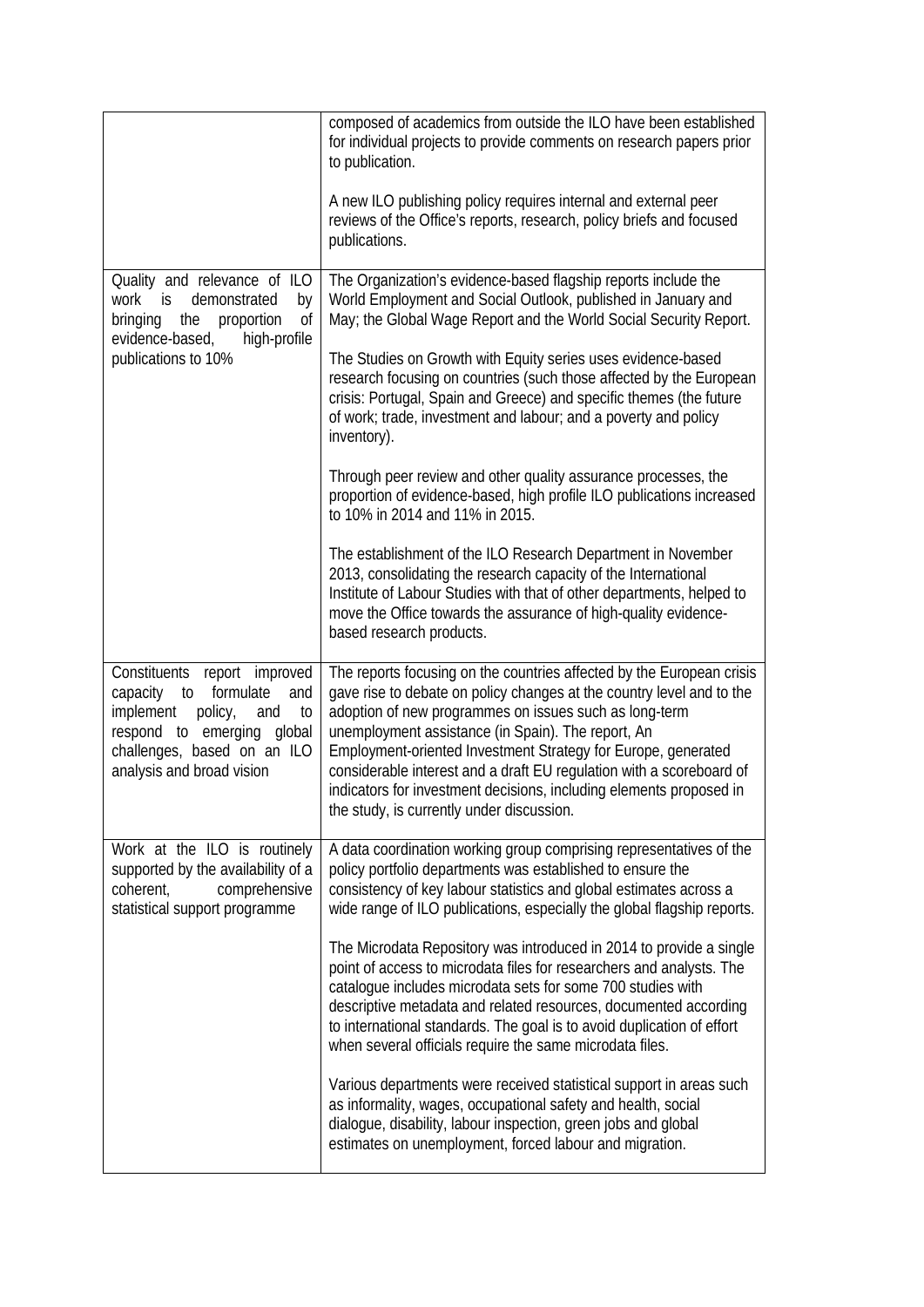## **Outcome 2: Knowledge exchange is strengthened.**

| Indicator                                                                                                                                                            | <b>Baseline</b>                                                                                                                                                         | Target for 2010-15                                                                                                                             |
|----------------------------------------------------------------------------------------------------------------------------------------------------------------------|-------------------------------------------------------------------------------------------------------------------------------------------------------------------------|------------------------------------------------------------------------------------------------------------------------------------------------|
| 2.1. Number of high-profile<br>projects that lead to policy briefs<br>presenting main findings to ILO<br>constituents                                                | Most high-profile projects<br>include only an executive<br>summary that is not always<br>the optimal means for<br>communicating findings and<br>policy implications.    | All high-profile projects lead to policy<br>briefs available in all three<br>languages.                                                        |
| 2.2 Number of high-profile<br>projects that are presented to<br>policy makers through regional<br>conferences and/or to<br>academics through research<br>conferences | Country-and region-specific<br>circumstances are not<br>always sufficiently taken into<br>account during projects,<br>which can lessen the impact<br>of final products. | All high-profile projects lead to<br>national or regional conferences with<br>policy-makers and/or academics.                                  |
| 2.3. Number of networks that<br>effectively support knowledge<br>exchange regarding the four<br>strategic objectives and their<br>interlinkages                      | Processes and structures<br>for knowledge sharing within<br>the ILO have been<br>enhanced, but scope<br>remains to strengthen<br>interactions with external<br>actors.  | All high-profile projects benefit from<br>interactions with external networks.<br>A community of good decent work<br>practices is operational. |

| 2014-15 milestones                                                                               | Progress in the biennium/results against the target                                                                                                                                                                                                                                                                                                                                                                                                                                                                                                                                                                                                                                                                                                                                                                                                                                                                                                     |
|--------------------------------------------------------------------------------------------------|---------------------------------------------------------------------------------------------------------------------------------------------------------------------------------------------------------------------------------------------------------------------------------------------------------------------------------------------------------------------------------------------------------------------------------------------------------------------------------------------------------------------------------------------------------------------------------------------------------------------------------------------------------------------------------------------------------------------------------------------------------------------------------------------------------------------------------------------------------------------------------------------------------------------------------------------------------|
| ILO's effectiveness enhanced<br>by being receptive to knowledge<br>produced by external partners | The Research Department (and previously the Institute) has<br>embarked on the development of effective partner networks,<br>including by drafting a partnership strategy to guide such<br>collaboration. Building on the pre 20 prior memorandums of<br>understanding on research cooperation and exchange, new<br>partnerships are being built around current research topics and joint<br>conferences organized to present research findings.<br>The regular research seminars invite external partners to present<br>their work and discuss ILO research with a view to enrich the ILO's<br>research work. The Research Review Group also enhances the<br>quality of ILO research through its peer review process. The<br>networks established through the Gateway project used knowledge<br>products that had been developed by staff in cooperation with the<br>Organization's partners to provide country-specific data and other<br>information. |
| Communities of practice model<br>successfully used<br>to<br>apply<br>knowledge findings          | ILO research is disseminated and discussed among labour market<br>researchers through the ILO Research Seminar series, at joint<br>conferences organized with external partners and through dialogue<br>with the Research Review Group. The World of Work Summits,<br>organized in connection with the International Labour Conference,<br>have highlighted important research topics for the broader audience<br>of constituents and experts.                                                                                                                                                                                                                                                                                                                                                                                                                                                                                                          |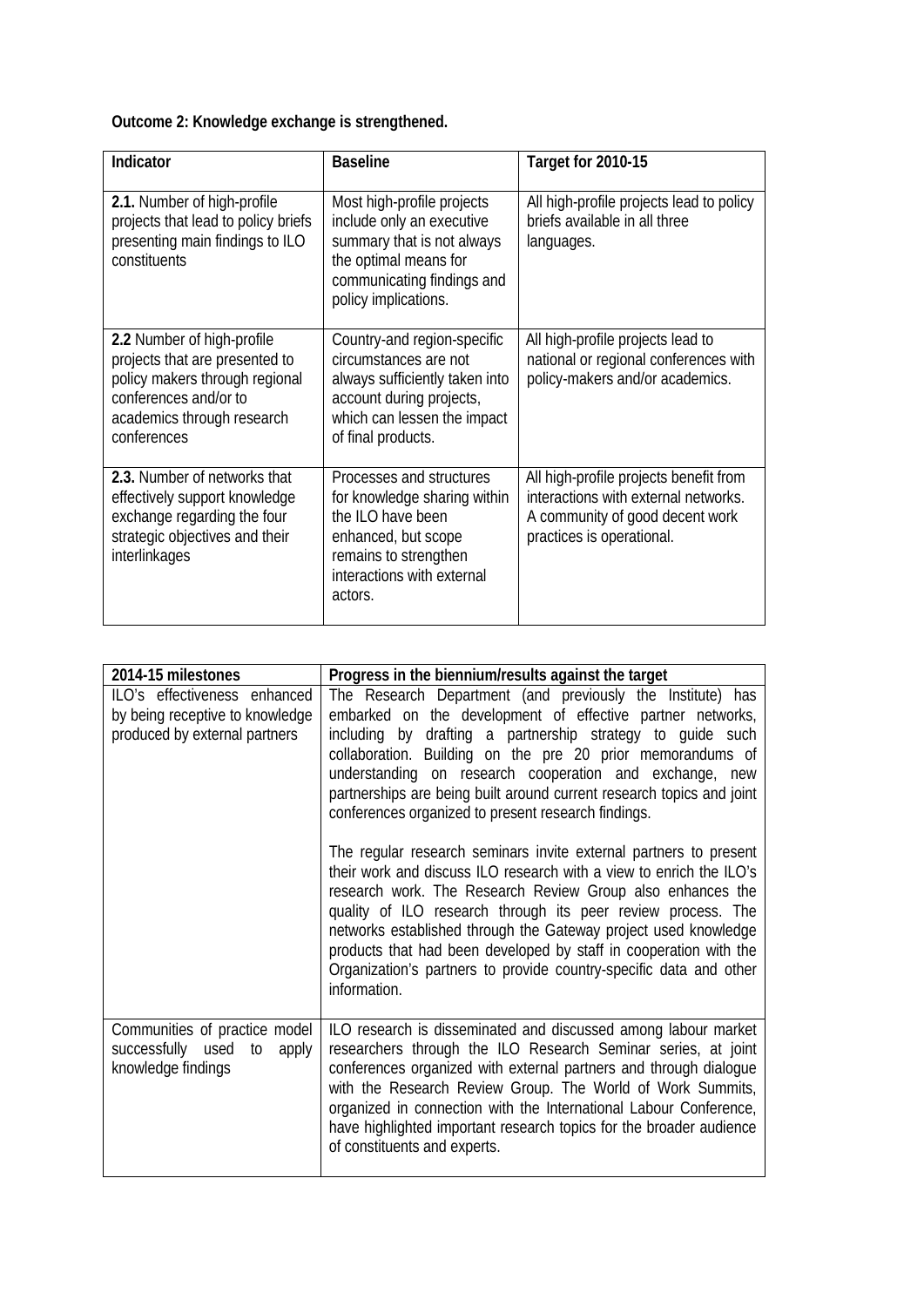| Feedback received from<br>constituents and other external<br>partners indicates satisfaction<br>with the amount, quality and<br>applicability of knowledge<br>received from the ILO | Recent discussions during Sessions of the Governing Body and the<br>International Labour Conference acknowledged the high quality of<br>research conducted by the ILO and stressed the need to strengthen<br>this function and ensure its independence.<br>In response to requests and positive feedback from the constituents,<br>dissemination sessions on the World Employment and Social<br>Outlook have been organized in the regions as well. The Studies on<br>Growth with Equity series, with its recent publications on European<br>crisis countries and the European Commission Investment Plan for<br>Europe, have been well received by the constituents and have led to<br>new policy initiatives and requests to present research findings at the<br>European and national levels.<br>The ILO is attracting growing interest from the wider public, as seen<br>from the continuing increase in the number of total and unique<br>visitors to the Organization's website. The fully integrated website<br>now receives 980,000 visits per month (670,000 people and 3.5 |
|-------------------------------------------------------------------------------------------------------------------------------------------------------------------------------------|--------------------------------------------------------------------------------------------------------------------------------------------------------------------------------------------------------------------------------------------------------------------------------------------------------------------------------------------------------------------------------------------------------------------------------------------------------------------------------------------------------------------------------------------------------------------------------------------------------------------------------------------------------------------------------------------------------------------------------------------------------------------------------------------------------------------------------------------------------------------------------------------------------------------------------------------------------------------------------------------------------------------------------------------------------------------------------------|
|                                                                                                                                                                                     | million page views) per month.                                                                                                                                                                                                                                                                                                                                                                                                                                                                                                                                                                                                                                                                                                                                                                                                                                                                                                                                                                                                                                                       |

## **Outcome 3: Dissemination of ILO knowledge is improved.**

| Indicator                                                                                                               | <b>Baseline</b>                                                                                                                                                                  | Target for 2010-15                                                                                                        |
|-------------------------------------------------------------------------------------------------------------------------|----------------------------------------------------------------------------------------------------------------------------------------------------------------------------------|---------------------------------------------------------------------------------------------------------------------------|
| 3.1. Increased access to ILO<br>knowledge products through the<br>web site                                              | Current web metrics study<br>will provide baseline figure<br>for knowledge resources<br>accessed and download in<br>2009.                                                        | 5 per cent annual increase in<br>individual user access to ILO<br>knowledge products through the web<br>site.             |
| 3.2. Increase in number of ILO<br>staff trained to write and<br>manage web content                                      | Identified staff trained in<br>2009.                                                                                                                                             | Staff in all ILO departments and<br>regions trained to write for the web<br>and manage web content.                       |
| 3.3. Increase in number of ILO<br>knowledge products licensed to<br>selected external online<br>platforms and databases | Current web metrics study<br>will include baseline<br>information on e-publishing<br>licensing arrangements,<br>including the number of ILO<br>titles hosted and their<br>usage. | 10 per cent annual increase in<br>diverse knowledge products licensed<br>to external platforms and in online<br>databases |
| 3.4. Increase media coverage of<br>ILO high-profile products                                                            | Baseline to be established<br>using 2009 data on media<br>coverage of ILO high-profile<br>products.                                                                              | 10 per cent increase in media<br>coverage of ILO high-profile<br>products.                                                |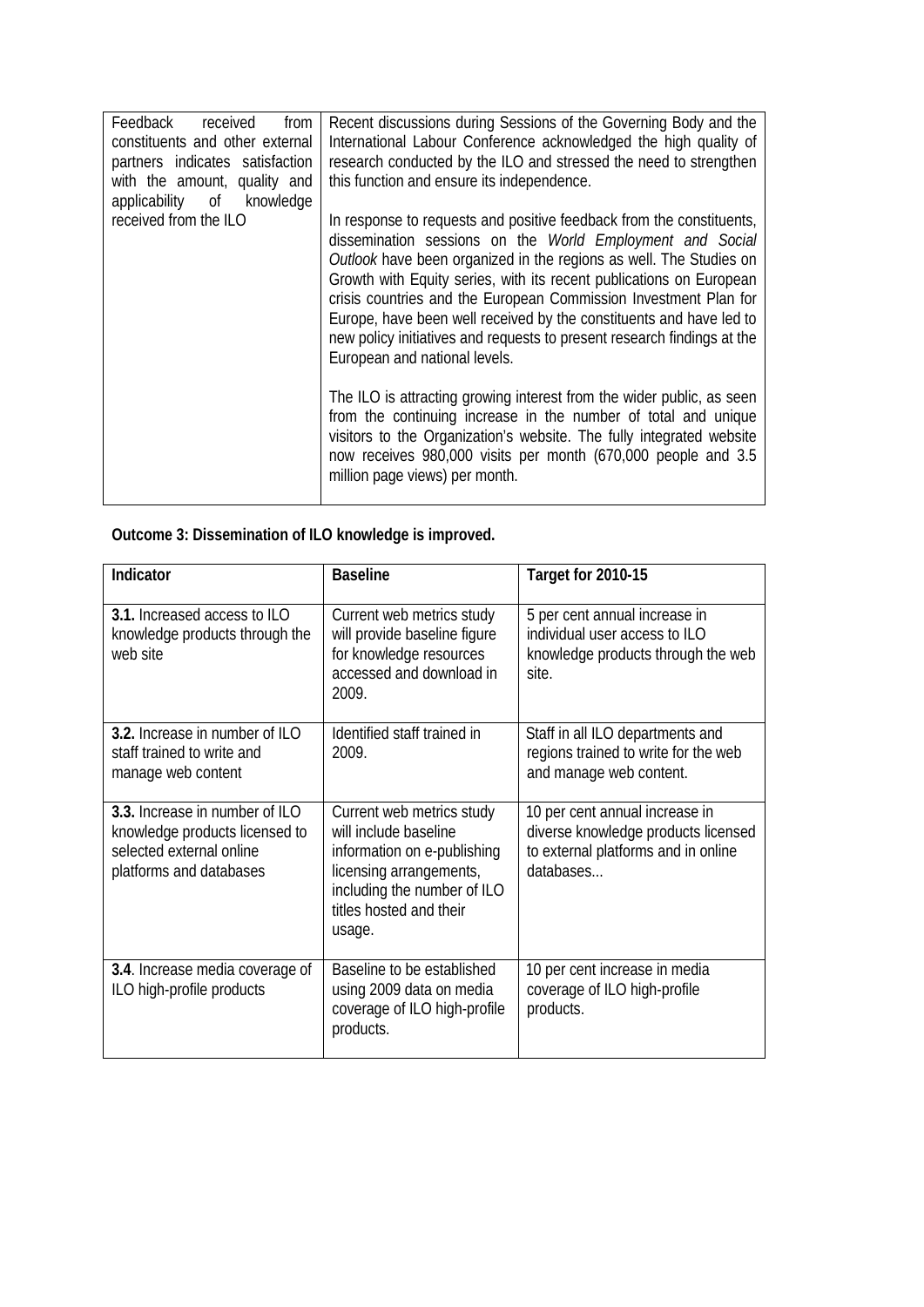| 2014-15 milestones                                                                                                 | Progress in the biennium/results against the target                                                                                                                                                                                                                                                                                                                                                                                                                                                                |
|--------------------------------------------------------------------------------------------------------------------|--------------------------------------------------------------------------------------------------------------------------------------------------------------------------------------------------------------------------------------------------------------------------------------------------------------------------------------------------------------------------------------------------------------------------------------------------------------------------------------------------------------------|
| Integration of ILO knowledge                                                                                       | A Research website providing access to publications and discussion                                                                                                                                                                                                                                                                                                                                                                                                                                                 |
| products across web and<br>mobile platforms                                                                        | papers produced at the ILO was established.<br>An ILO Research web portal focusing on the century projects was<br>also established.                                                                                                                                                                                                                                                                                                                                                                                |
|                                                                                                                    | A Research Newsletter was established and distributed internally<br>and externally to provide information on ongoing research.                                                                                                                                                                                                                                                                                                                                                                                     |
|                                                                                                                    | An ILO website redesign improved mobile user experience.                                                                                                                                                                                                                                                                                                                                                                                                                                                           |
|                                                                                                                    | New digital knowledge products, including checklist and statistical<br>reference applications for mobile devices, and an innovative<br>interactive platform explaining ILO research and policy messages,<br>ILO InfoStories, were developed. ILOSTAT Country Profiles make<br>labour market indicators accessible via mobile applications for Apple<br>and Android platforms. In late 2015, a new version of the application<br>with an improved user interface, including graphs and pictograms,<br>was launched. |
|                                                                                                                    | The ILO Knowledge Gateway provides direct, user-friendly access to<br>timely and detailed country-specific information and data on<br>legislation, policies, statistics, standards, ILO projects and results,<br>publications and good practices on the public website.                                                                                                                                                                                                                                            |
| Diverse ILO knowledge<br>products are available through<br>all relevant external platforms<br>and online databases | ILO Publications and ILO Apps accounts have been established on<br>Amazon, Apple and Google and e-books and apps are now available<br>on these major platforms.                                                                                                                                                                                                                                                                                                                                                    |
|                                                                                                                    | Framework agreements have been signed with nine global digital<br>vendors, which now include ILO works in their subscription<br>databases, thematic collections or individual loan or sale services.                                                                                                                                                                                                                                                                                                               |
|                                                                                                                    | Over 400 ILO books and journals are available through these<br>agreements. Such partnerships are particularly effective in<br>increasing the visibility of ILO research in libraries and academic<br>institutions in Anglophone Africa, Asia and the Pacific, Europe and<br>North America. In addition, all ILO working papers are delivered to<br>external digital platforms.                                                                                                                                     |
|                                                                                                                    | ILOSTAT, the ILO's corporate statistical database, continued to<br>incorporate other thematic databases on issues such as youth<br>employment, social security and wages with the aim of making all<br>labour market statistics available from a single source. Data fetching<br>from ILOSTAT has been automated through an application<br>Programming interface (API) and used to integrate data with the<br>Knowledge Management Gateway.                                                                        |
|                                                                                                                    | The ILOSTAT country portal draws on numerous ILO information<br>sources through data modelling - linking or creating interfaces -<br>between the following existing or developing databases: NORMLEX,<br>NATLEX, ILOSTAT, EPLex, Employment policy database (EMPOL),<br>YouthPOL, TRAVAIL, LEGOSH, LABADMIN, IRLex, GESS, Forced<br>labour, Labordoc, WCMS, Donor dashboard, EVAL iTrack, IRIS, as                                                                                                                 |